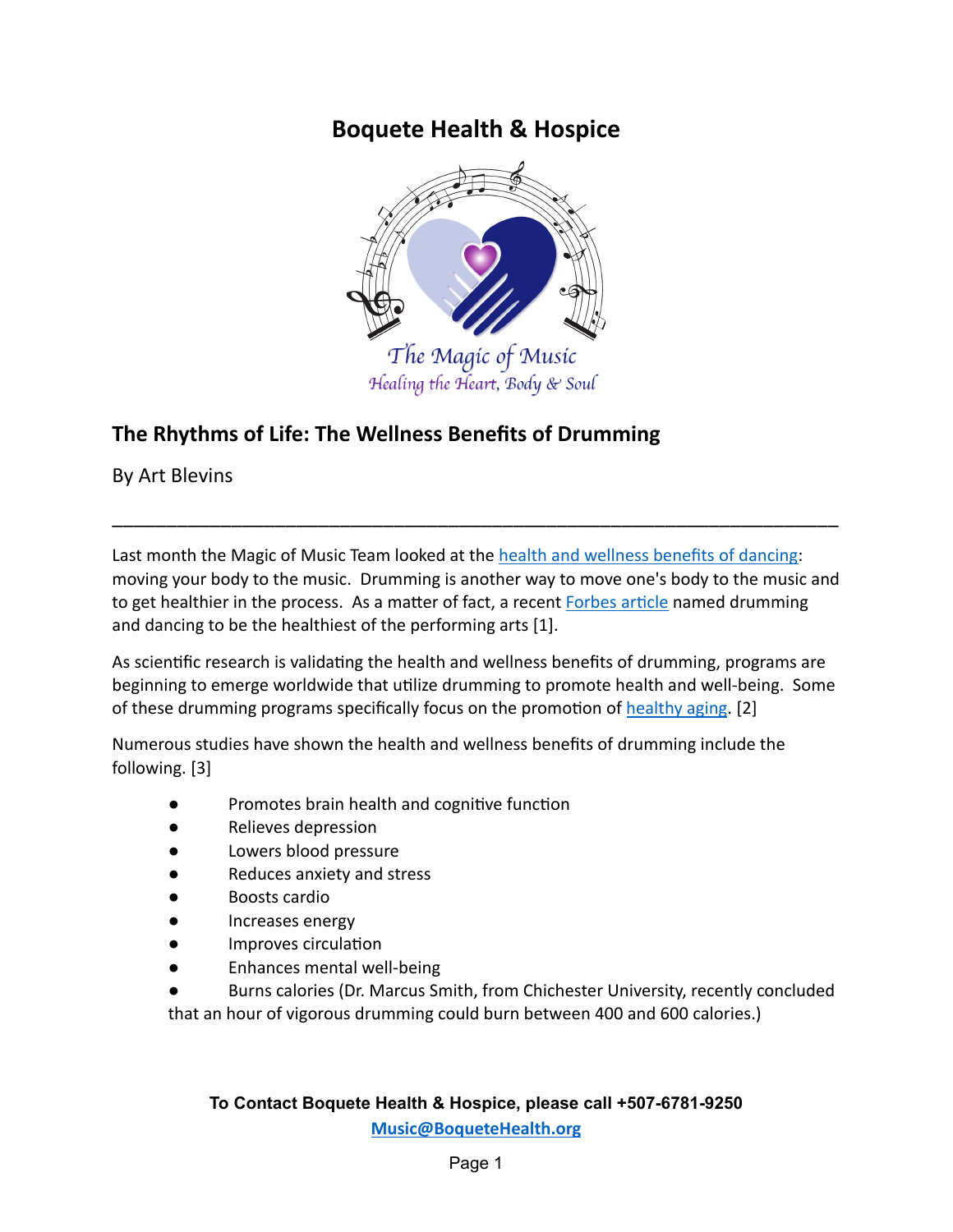Physiologically, drumming releases endorphins, enkephalins and alpha waves in the brain, which are associated with general feelings of well-being and euphoria. Drumming can also induce a reversal in stress hormones, can serve as a distraction from pain, and also promotes the production of endogenous opiates, which are the body's own morphine-like painkillers. [3]

## **Group Drumming**

[Studies by the Royal College of Music](https://www.rcm.ac.uk/about/news/all/2016-03-16rcmfindsdrumminghaspositiveimpactonmentalhealth.aspx) in London show that group drumming improves social cohesion and social resilience. [4] Group drumming creates a sense of connectedness. Drumming circles and group drumming classes provide an opportunity for "synchronicity" in that you connect with your own spirit at a deeper level while also connecting with other like-minded people. [5]

Scientific research specifically focusing on group drumming activities has identified the following wellness benefits. [6]

- (1) Hedonia: positive affect and pleasant physical effects of drumming;
- (2) Agency: initiative and sense of control;
- (3) Accomplishment: non-specific and in relation to musical goals;
- (4) Engagement: through focus and flow;
- (5) Redefinition of self: through self-awareness, construction of a positive identity,
- self-prospection and incorporation of a musical identity;
- (6) Social well-being: through connectedness and positive relationships;

Research studies also show that drumming circles boost the immune system. Barry Bittman, MD, neurologist and President of the Yamaha Music & Wellness Institute, has shown that group drumming actually increases natural T-cells, which help the body combat cancer as well as other viruses, including AIDS. [5]

## **So Powerful That It's Therapeutic (Literally)**

One of the primary reasons drumming is such an effective health and wellness practice is that it keeps one's focus in the present moment. Drumming requires one to *continuously* pay close attention to the present moment. Deeply focusing on the rhythmic patterns controls the thought process and thus helps to reduce mental chatter, induce relaxation, and calm the mind. Even simple drumming practices allow you to free your mind from the "clutter" that trickles down to your overall well-being. [3]

Staying present is not difficult to do, however it does require a *continuous* concentration which is one of its primary benefits. Drumming is a fun way to enjoy the present moment and stay glued there! While drumming, one's awareness is attentive toward the flow of life! When you are flowing with the rhythm of life you cannot be caught up in your past or worrying about your future. This is one of the reasons why drumming therapy is effective treatment for individuals [recovering from mental health issues](https://psywb.springeropen.com/track/pdf/10.1186/s13612-016-0048-0.pdf) [7] as well as individuals recovering from addiction [8]. I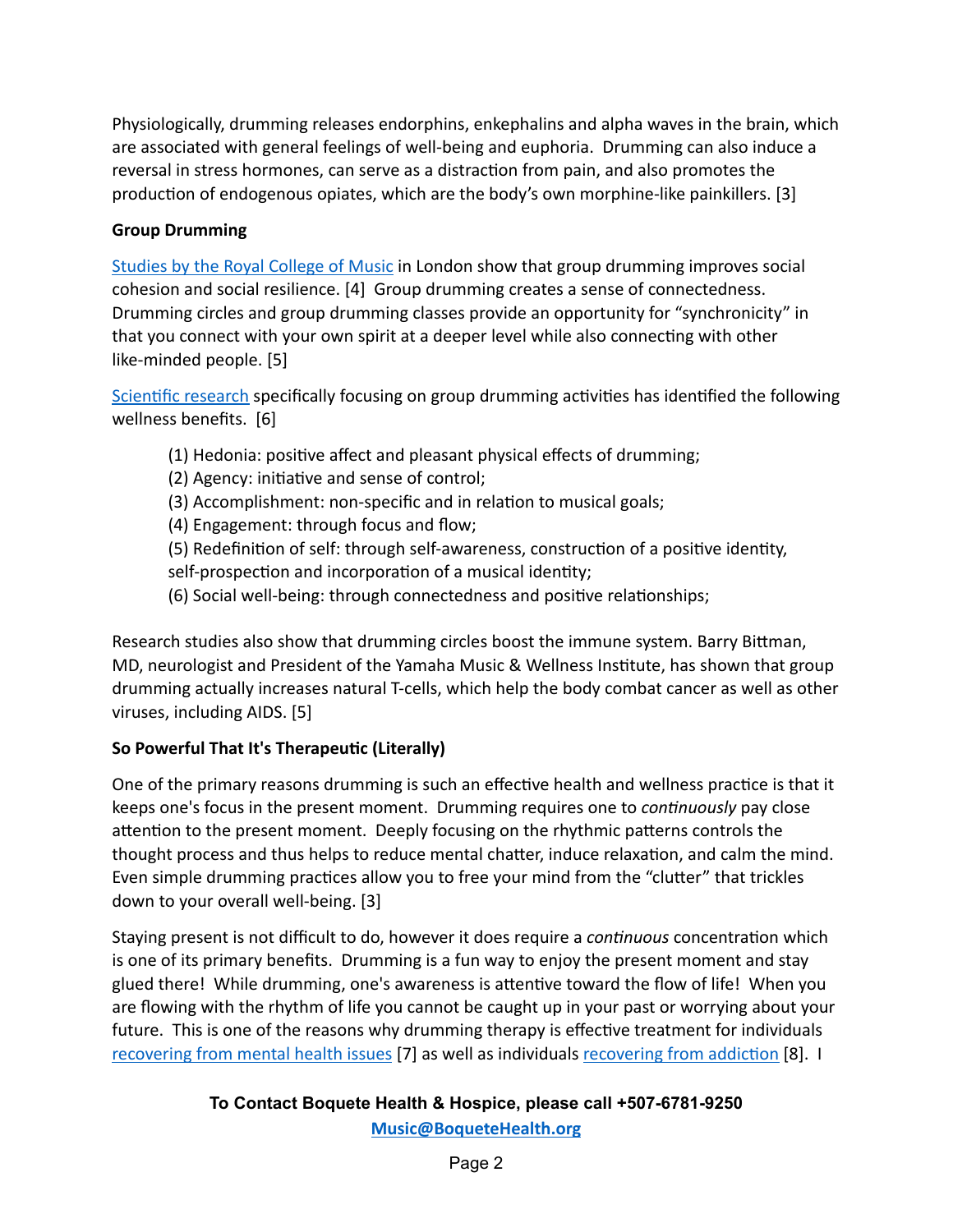have personally been involved in leading therapeutic meditative drumming sessions at [Serenity](https://serenityvista.com/) [Vista](https://serenityvista.com/) addiction recovery facility. In this capacity, I have witnessed the health and wellness benefits flourish in many individuals with absolutely no prior musical training. As a matter of fact, in that capacity, I have never seen a single person fail at drumming! The health and wellness benefits of drumming are literally available to everyone.

## **JUST DO IT!**

One needs no prior musical training to jump in and play the drums. You don't need to buy an instrument. Hand clapping, foot-stomping, beating a wooden spoon on a metal pot, and even singing or vocalizations can be used in a drum circle. Some people erroneously believe they have no natural sense of rhythm. However, walking is a naturally rhythmic activity that most of us perform everyday as one foot is placed repetitively over and over again one in front of the other. Without thinking too much about it, this natural rhythm simply happens. It's a natural flow. And drumming can be the same way, especially if we keep it simple and don't think too much about it, much like walking.

#### **Boquete Drummers**

Boquete has a wonderful weekly opportunity for you to jump in and participate in the rhythms!

What: Drum Circle hosted by Boquete Drummers and Al Mills (loaner drums are available). When: 4 pm every Wednesday (rain or shine) Where: Boquete (Panama) - at Stone Cabins on the Terrazza! Directions: Park at Casa Vieja Restaurant and walk across the foot bridge. More Information:

- [Boquete Drummers on Facebook](https://www.facebook.com/groups/281105002425065)
- [Boquete Drummers on Chiriqui.Life](https://chiriqui.life/calendar/event/1614-boquete-drummers-weekly-drum-circle/)
- [Boquete Drummers on Boquete.Ning](https://boquete.ning.com/events/boquete-drummers-weekly-drum-circle)
- [Al Mills on YouTube \(videos of Boquete Drummers\)](https://www.youtube.com/channel/UC5QXAfBwB0nkiK0m_kxXXHA)

#### **Drumming at Home**

If you do not feel comfortable playing drums in a group, you can still reap many of the health and wellness benefits of drumming in the privacy of your own home. Check out the resources below, grab something nearby to help you find your rhythm, and get pleasantly lost in the groovy rhythms! Here are some playlists for listening and/or drumming along at home.

- [Kodo-Japanese Tambour Drummers](https://www.youtube.com/watch?v=C7HL5wYqAbU&t=11s)
- [2,000 Drummers on the Beach](https://www.youtube.com/watch?v=1O3xjhC9MHU)
- [Relaxing Hang Drum](https://www.youtube.com/watch?v=c0hx_T6ztbs)
- [Tabla & Hang Drum](https://www.youtube.com/watch?v=ErACqPuMelk)
- [Tongue Drum](https://youtu.be/XtbgWyWylUo)